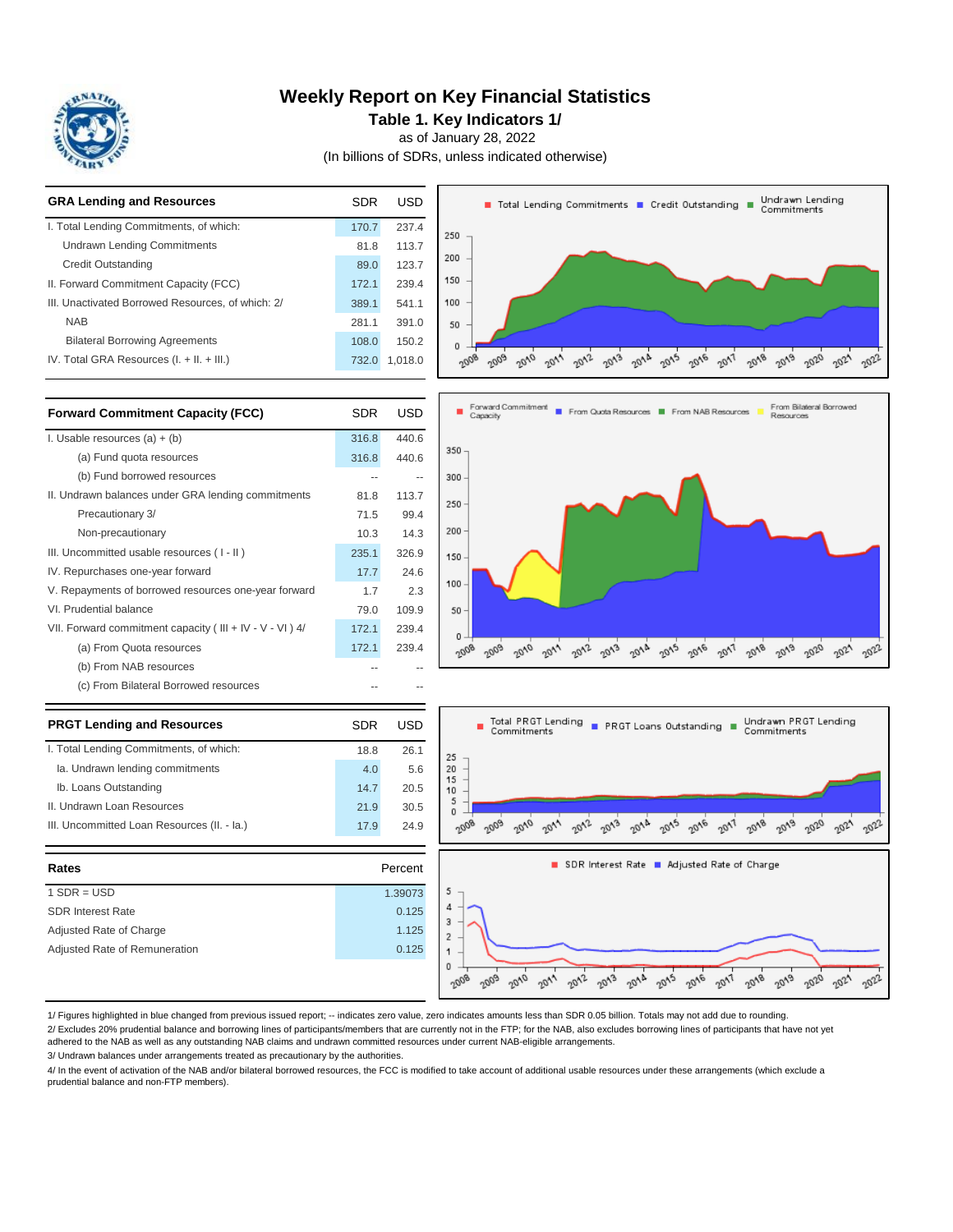### **Table 2a. Use of GRA Resources 1/**

as of January 28, 2022

(In billions of SDRs, unless indicated otherwise)



1/ Figures highlighted in blue changed from previous issued report; -- indicates zero value, zero indicates amounts less than SDR 0.05 billion. Totals may not add due to rounding. 2/ Includes outstanding credit under the former Compensatory Financing Facility; for the chart also includes outstanding credit under the former

Emergency Post Conflict and Natural Disaster Assistance policy.

3/ Members with current arrangements are bolded.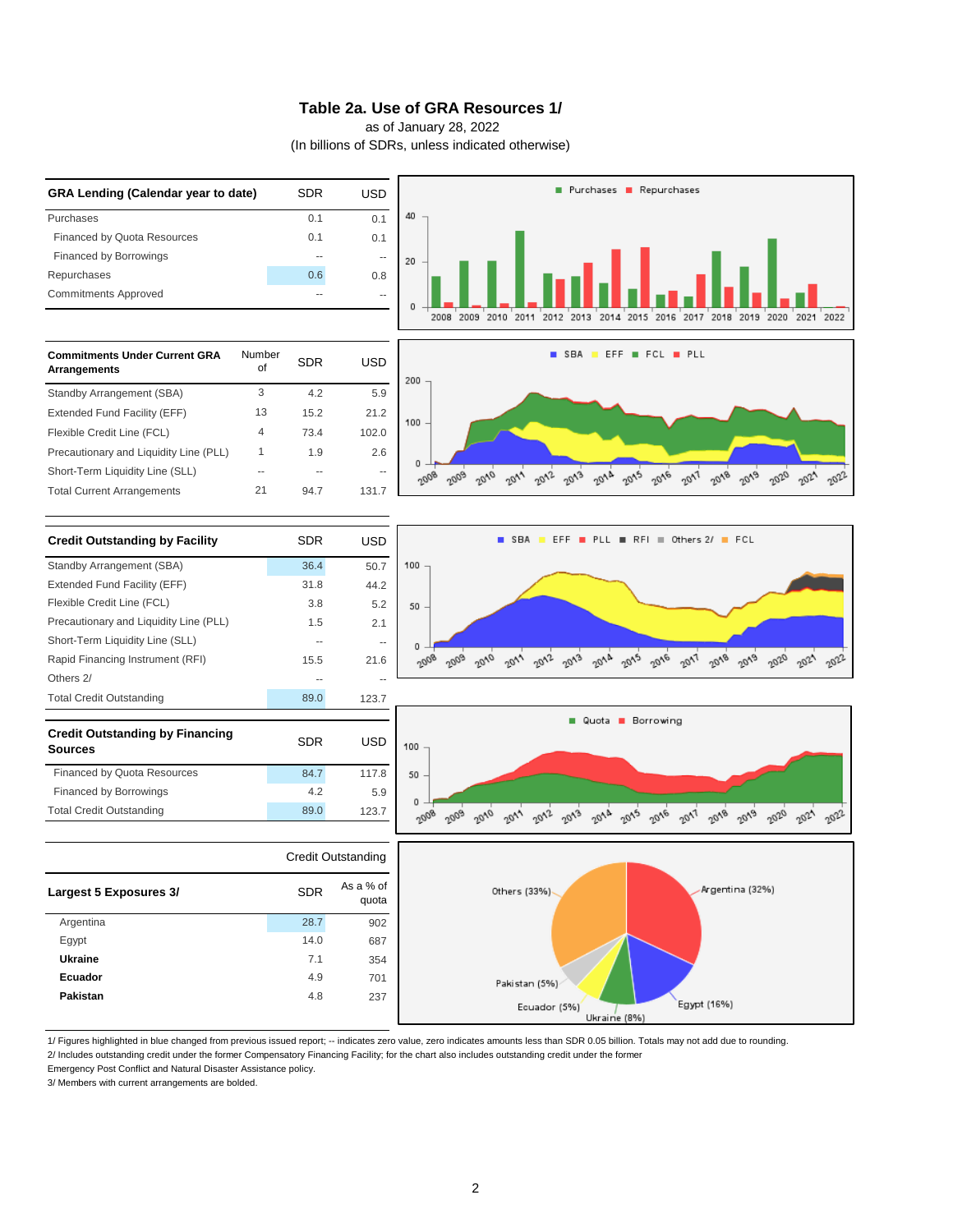# **Table 2b. Current Financial Arrangements (GRA)**

as of January 28, 2022 (In millions of SDRs, unless indicated otherwise) 1/

| Member                                                                                                                                    |                    |                   |                          | <b>Credit Outstanding</b> |                    | Period of Arrangement |                    |
|-------------------------------------------------------------------------------------------------------------------------------------------|--------------------|-------------------|--------------------------|---------------------------|--------------------|-----------------------|--------------------|
|                                                                                                                                           | Amount<br>Commited | Amount<br>Undrawn | Amount<br>Drawn          | Amount<br>2/              | As a % of<br>Quota | Effective<br>Date     | Expiration<br>Date |
| <b>Standby Arrangement (3)</b>                                                                                                            | 4,211              | 1,807             | 2,404                    | 7,815                     |                    |                       |                    |
| Armenia                                                                                                                                   | 309                | 77                | 232                      | 301                       | 234                | 17-May-19             | 16-May-22          |
| Senegal                                                                                                                                   | 302                | 129               | 173                      | 388                       | 120                | 07-Jun-21             | 06-Dec-22          |
| Ukraine                                                                                                                                   | 3,600              | 1,600             | 2,000                    | 7,126                     | 354                | 09-Jun-20             | 30-Jun-22          |
| <b>Extended Fund Facility (13)</b>                                                                                                        | 15,242             | 8,455             | 6,787                    | 13,728                    |                    |                       |                    |
| <b>Barbados</b>                                                                                                                           | 322                | 17                | 305                      | 305                       | 323                | 01-Oct-18             | 30-Sep-22          |
| Cameroon                                                                                                                                  | 322                | 239               | 83                       | 83                        | 30                 | 29-Jul-21             | 28-Jul-24          |
| Costa Rica                                                                                                                                | 1,237              | 1,031             | 206                      | 576                       | 156                | 01-Mar-21             | 29-Feb-24          |
| Ecuador                                                                                                                                   | 4,615              | 1,207             | 3,408                    | 4,889                     | 701                | 30-Sep-20             | 29-Dec-22          |
| <b>Equatorial Guinea</b>                                                                                                                  | 205                | 176               | 29                       | 77                        | 49                 | 18-Dec-19             | 17-Dec-22          |
| Ethiopia                                                                                                                                  | 752                | 662               | 90                       | 391                       | 130                | 20-Dec-19             | 19-Dec-22          |
| Gabon                                                                                                                                     | 389                | 308               | 81                       | 666                       | 308                | 28-Jul-21             | 27-Jul-24          |
| Jordan                                                                                                                                    | 1,070              | 480               | 590                      | 1,092                     | 318                | 25-Mar-20             | 24-Mar-24          |
| Kenya                                                                                                                                     | 1,248              | 773               | 475                      | 475                       | 88                 | 02-Apr-21             | 01-Jun-24          |
| Moldova                                                                                                                                   | 267                | 229               | 38                       | 244                       | 142                | 20-Dec-21             | 19-Apr-25          |
| Pakistan                                                                                                                                  | 4,268              | 2,874             | 1,394                    | 4,810                     | 237                | 03-Jul-19             | 02-Oct-22          |
| Seychelles                                                                                                                                | 74                 | 26                | 48                       | 81                        | 354                | 29-Jul-21             | 28-Mar-24          |
| Suriname                                                                                                                                  | 473                | 433               | 39                       | 39                        | 31                 | 22-Dec-21             | 21-Dec-24          |
| <b>Flexible Credit Line (4)</b>                                                                                                           | 73,368             | 69,618            | 3,750                    | 3,750                     |                    |                       |                    |
| Chile 3/                                                                                                                                  | 17,443             | 17,443            | $\overline{\phantom{a}}$ | $\overline{\phantom{a}}$  | --                 | 29-May-20             | 28-May-22          |
| Colombia 3/                                                                                                                               | 12,267             | 8,517             | 3,750                    | 3,750                     | 183                | 01-May-20             | 30-Apr-22          |
| Mexico 3/                                                                                                                                 | 35,651             | 35,651            | $\overline{a}$           | $\overline{a}$            | $\sim$ $\sim$      | 19-Nov-21             | 18-Nov-23          |
| Peru 3/                                                                                                                                   | 8,007              | 8,007             | --                       | $\overline{a}$            | --                 | 28-May-20             | 27-May-22          |
| Precautionary and Liquidity Line (1)                                                                                                      | 1,884              | 1,884             | $\overline{\phantom{a}}$ | 377                       |                    |                       |                    |
| Panama 3/                                                                                                                                 | 1,884              | 1,884             | --                       | 377                       | 100                | 19-Jan-21             | 18-Jan-23          |
| <b>Total Current GRA Arrangements (21)</b>                                                                                                | 94,705             | 81,764            | 12,941                   | 25,671                    |                    |                       |                    |
| Memorandum Items:<br>Credit outstanding from members without current arrangement and outright disbursements.<br>Total Credit Outstanding. |                    |                   |                          | 63,293<br>88,963          |                    |                       |                    |

1/ -- Indicates zero value, zero indicates amounts less than SDR 0.5 million. Totals may not add due to rounding.

2/ Includes Credit Outstanding under expired arrangements and outright disbursements.

3/ The undrawn commitment of the arrangement is treated as precautionary by the authorities.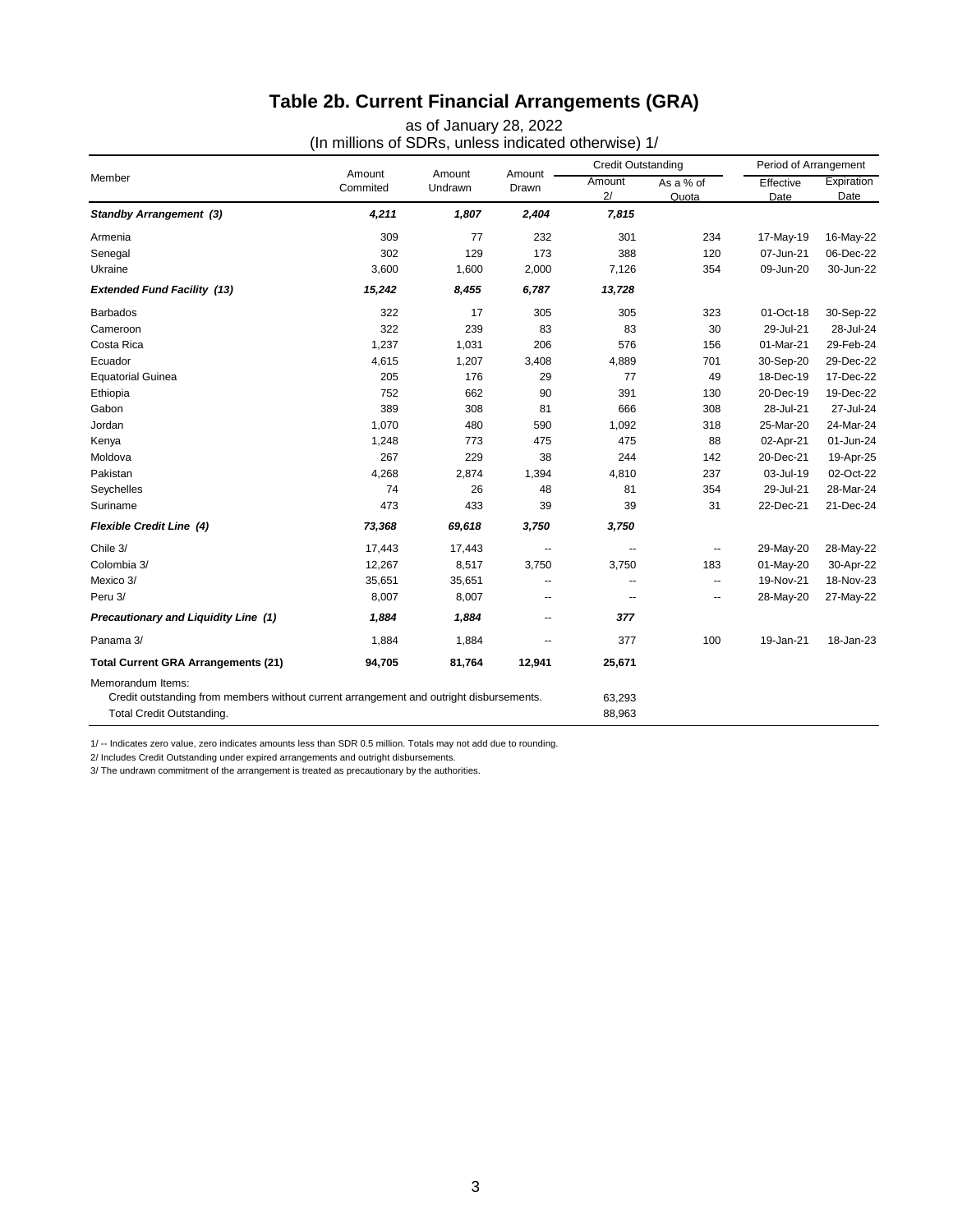### **Table 3a. Use of Concessional PRGT Resources 1/**

as of January 28, 2022

(In millions of SDRs, unless indicated otherwise)



1/ Figures highlighted in blue changed from previous issued report; -- indicates zero value, zero indicates amounts less than SDR 0.05 million. Totals may not add due to rounding.

2/ The last commitment under the old ESF-HAC Facility expired on December 3, 2011.

3/ Includes outstanding and overdue loans under the (former) Structural Adjustment Facility and Trust Fund.

4/ Members with current arrangements are bolded.